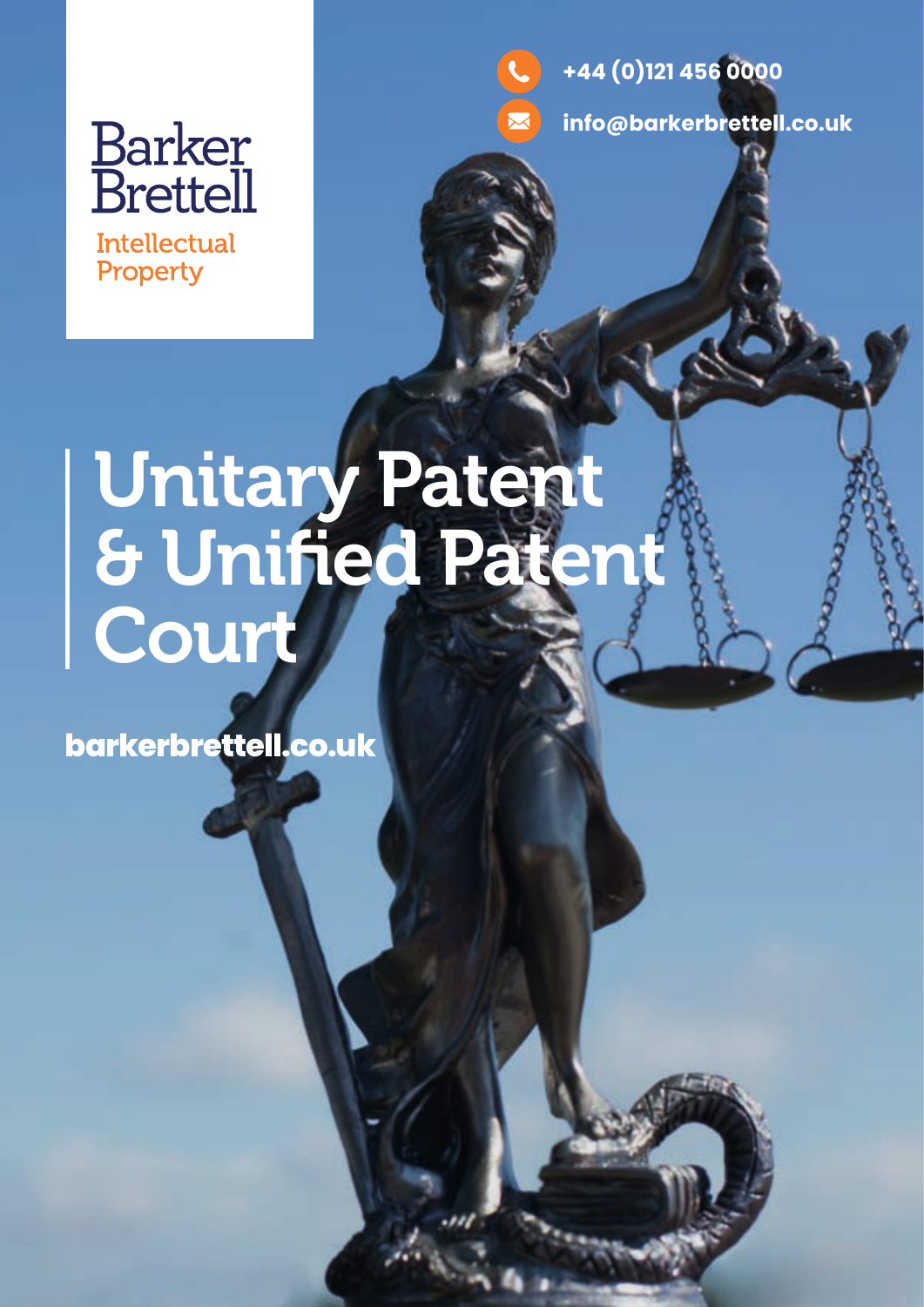

*It is possible that the option to centrally protect granted European patent rights in multiple countries via the Unitary Patent (UP) system could become available before the end of 2022.*

# What is the Unitary Patent (UP)?

Currently, European patents are applied for centrally at the European Patent Office (EPO), and then on grant are converted into a bundle of individual national patent rights. When the UP becomes available it will allow an applicant to choose the UP when a European patent grants and this will give a unitary patent right providing protection in all EU states that have signed up to the UP at that time.

If the UP system goes live in 2022 as currently expected, the countries that would be covered by a UP when it takes effect are Austria, Belgium, Bulgaria, Denmark, Estonia, Finland, France, Germany, Italy, Latvia, Lithuania, Luxembourg, Malta, the Netherlands, Portugal, Slovenia and Sweden.

All EU countries other than Spain, Poland and Croatia have agreed to participate in the UP, so it is expected the remaining EU countries will complete the formalities to allow them to be covered by a UP in due course.

Non-EU states covered by a European patent application will not be party to the UP, these are Albania, Switzerland/Lichtenstein, Iceland, Monaco, Macedonia, Norway, Serbia, San Marino, Turkey and the UK.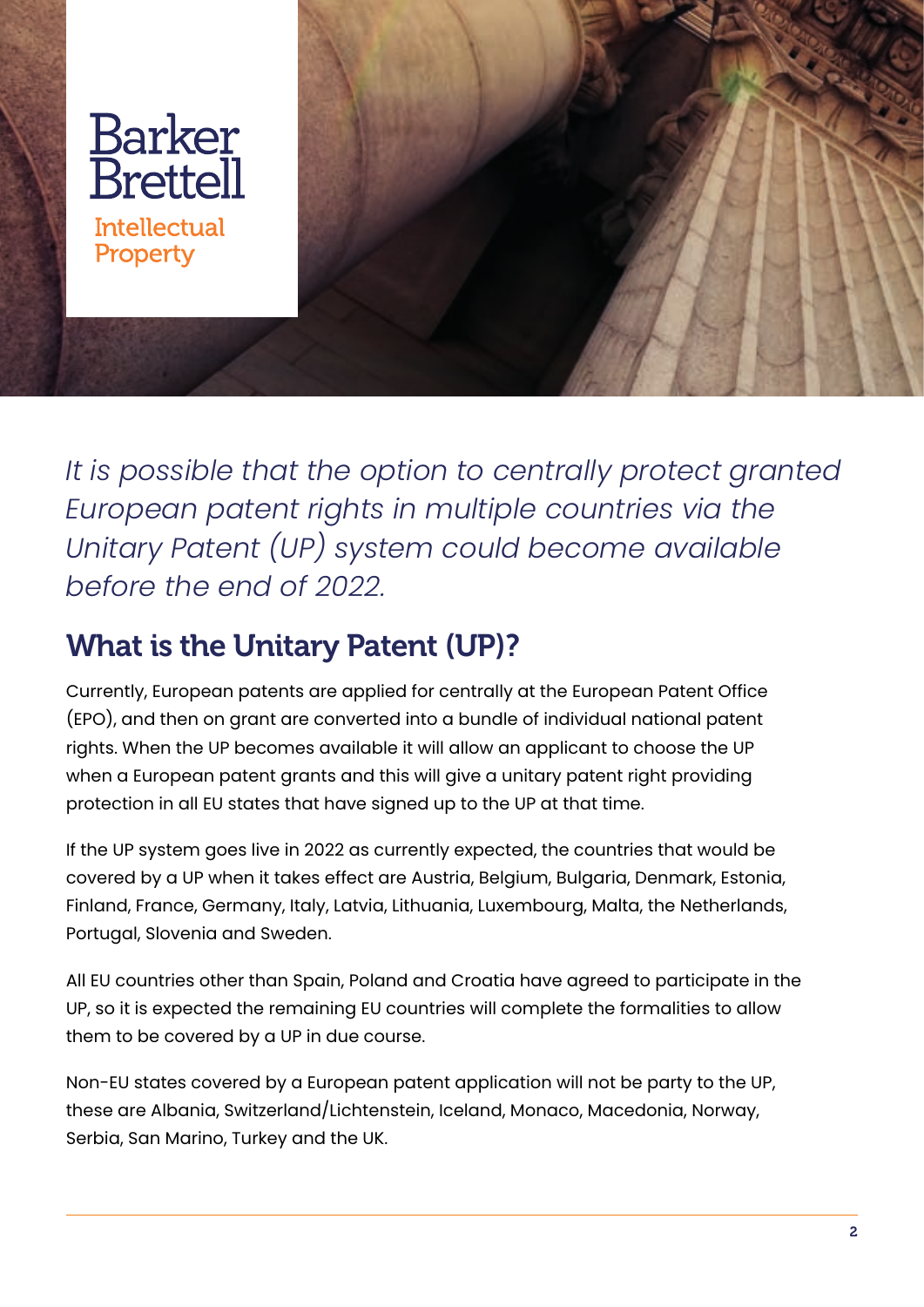

#### What will happen at the go live date?

For a European patent application pending when the UP becomes available, an applicant will be able to choose whether to file a request for a UP when their patent grants. Any request must be filed within one month after grant of a European patent. A translation of the complete specification into one other official language of an EU state will be required for an English language specification.

As an alternative, an applicant will still be able to obtain protection in any or all of the countries covered by a European patent application in the usual way. Further, even if a UP is requested an applicant can still protect the invention in any desired countries that are not covered by the UP.

This means that an applicant may end up with just a UP, or just a bundle of separate national patents, or a bundle of a UP and separate national patents based on the European patent application. This will depend on the countries of interest and the applicant's feelings on the UP.

## What is the deadline for requesting a UP?

As mentioned above, the actions for obtaining a UP must be taken within one month after grant of a European patent.

In contrast, the deadline for converting a European patent into a bundle of individual national patent rights is unchanged, and so for most countries is three months from grant.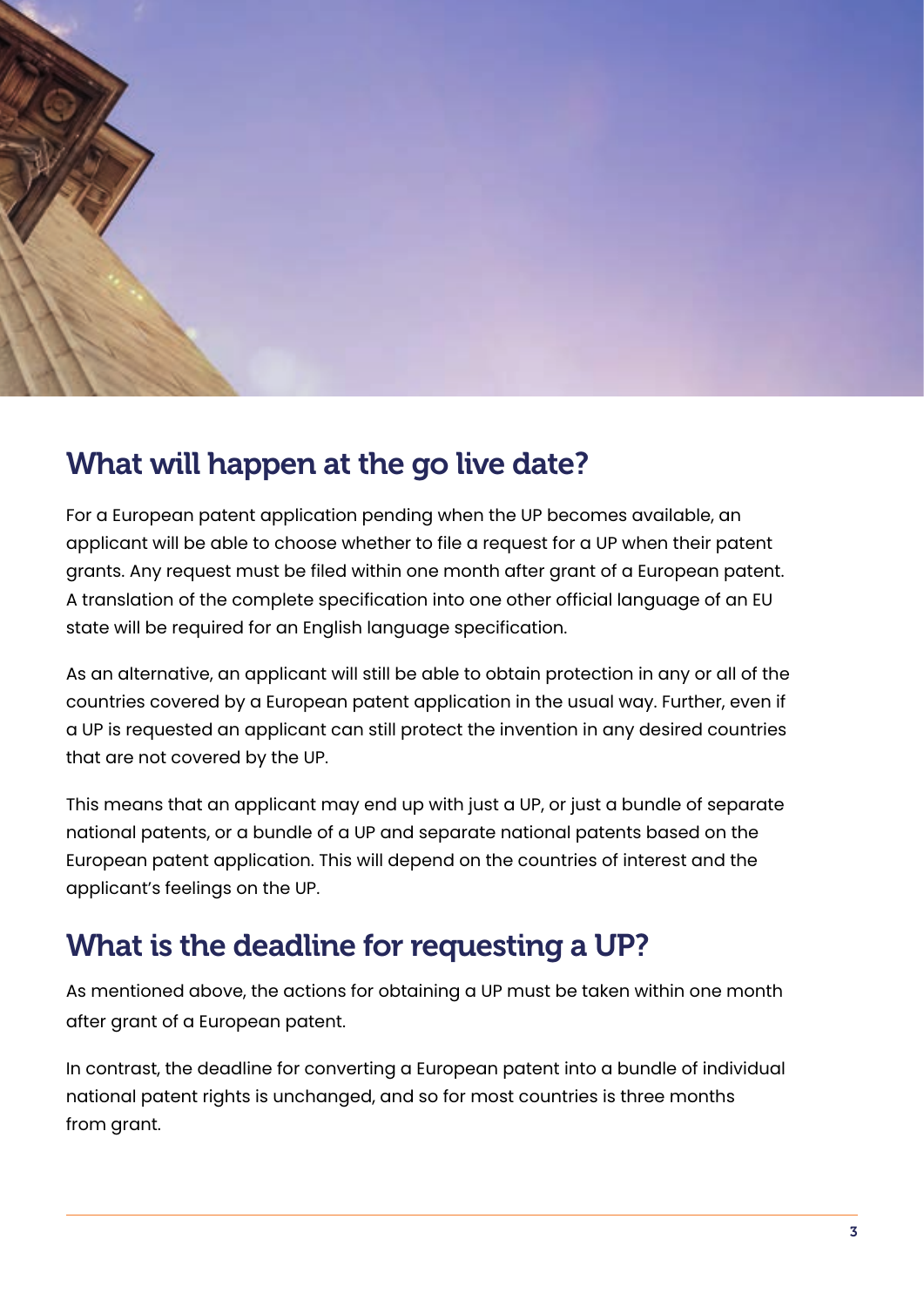

#### What are the translation requirements for a UP?

When requesting a UP for a European patent that has granted in English a translation of the granted patent text into one other language of an EU state will be required. This cannot be a machine translation.

### What is the cost of requesting a UP?

The costs of requesting a UP should roughly the same magnitude as the cost of validating in one country under the current system where this country requires a full translation of the granted patent into its local language.

## What is the cost of maintaining a UP?

There is a single renewal fee each year to maintain the UP in all of its countries, because it is a unitary right. The renewal fee level for the UP was set to match the cost of renewing a patent over its 20-year term in Germany, France, the UK and the Netherlands, and was weighted to make the first 10 years cheaper than the second 10 years.

This appears to be good value for covering upwards of 17 countries, but less so if you generally only validate a patent in three countries or if countries you would select are not part of the UP and so will still need to be protected and renewed separately. In addition, the payment of a single annual renewal fee means that you cannot reduce the renewal fees due each year by letting protection lapse in countries no longer of importance.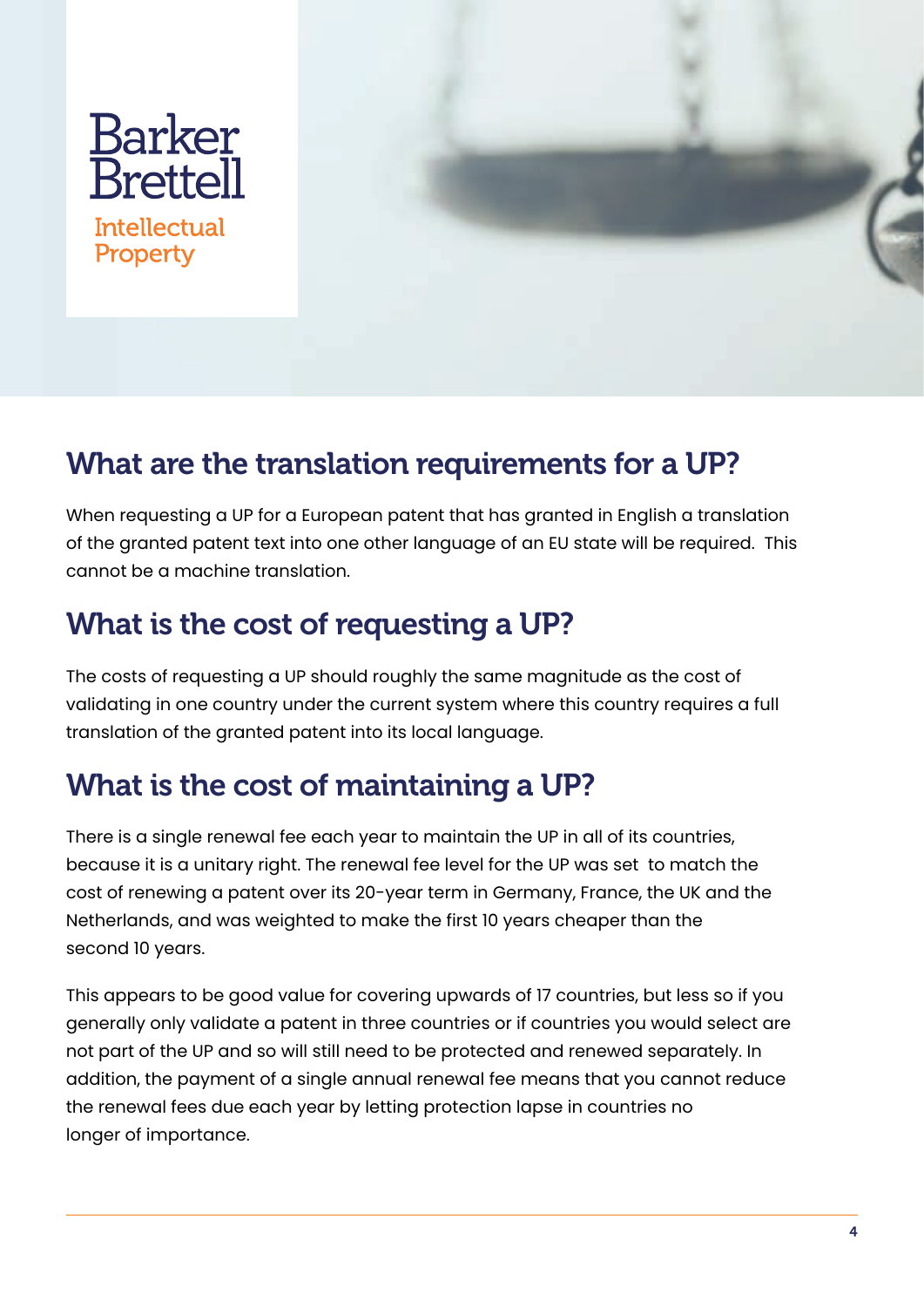

#### Can all European patents select a UP validation?

To be able to choose a UP at validation the European patent application must:

- **>** Have a filing date on or after 1 March 2007;
- **>** Have a grant date on or after the date the UP comes into effect;
- **>** Designate all countries that have ratified the UP as at the date of the grant of the patent; and
- **>** Have the same claim set for all of those UP countries.

#### What are the pros and cons?

The key benefit is value for money. A UP will be at a cost that is approximately comparable to obtaining protection, after grant of a European patent, in just a single country that requires a full translation under the current system. The annual renewal costs will be comparable to the current costs for renewing in four EPC member states. Therefore, the UP provides an applicant with the option of cheaper validation in their countries of interest, if they usually choose more than four UP countries, or the option of protecting the invention in more countries than usual for the same money.

A downside is that the UP stands or falls as a single right throughout its lifetime. Therefore, applicants have to weigh up cost savings/greater country coverage for the same cost against the risk of losing their patent rights from a single centralized attack.

Another issue to consider is the short deadline; a UP must be requested by one month from grant, and this is not extendable. Therefore, prompt action is needed to take advantage of this new route.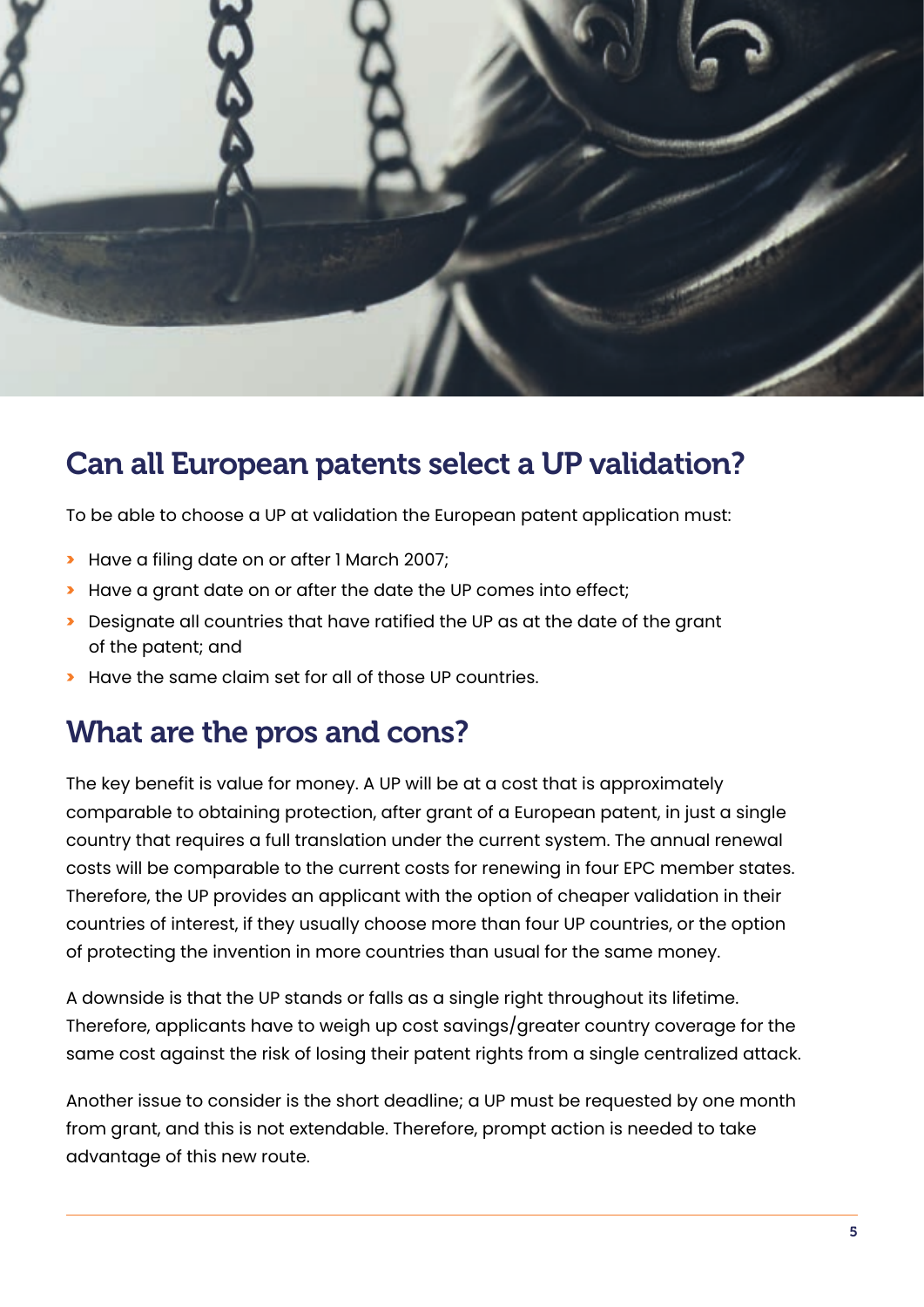

Furthermore, a UP is automatically under the jurisdiction of the Unitary Patent Court (UPC), a new legal system currently being set up, rather than the existing wellestablished national patent court systems. So for now there is uncertainty as to the approach that will be taken in the judgements handed down from this court and to what extent it might be seen as pro-patentee.

## What is the Unified Patent Court (UPC)?

The Unified Patent Court (UPC) will include a court of first instance having a decentralised structure, spread over the member states. There will also be a common Court of Appeal, with its seat in Luxembourg. The Court will have the power to both revoke, and decide on infringement of, Unitary Patents for all participating member countries, in a single action. An action taken at the UPC should be of lower cost as compared to parallel litigation in several countries in national courts. However, this is a new court, so currently untested. There is therefore some uncertainty as to how reliably it will perform, as compared to national courts.

Advantageously, the UPC allows a patent owner to bring a single infringement action in a single court to obtain injunctions and damages for infringement of a patent throughout the countries covered by the UP. This avoids the cost and difficulty of bringing legal actions in many different countries.

However, a downside to the UPC structure is that a single revocation or invalidity action may be brought centrally against a UP, so leading to the cancellation of a patent throughout all of the UP member states.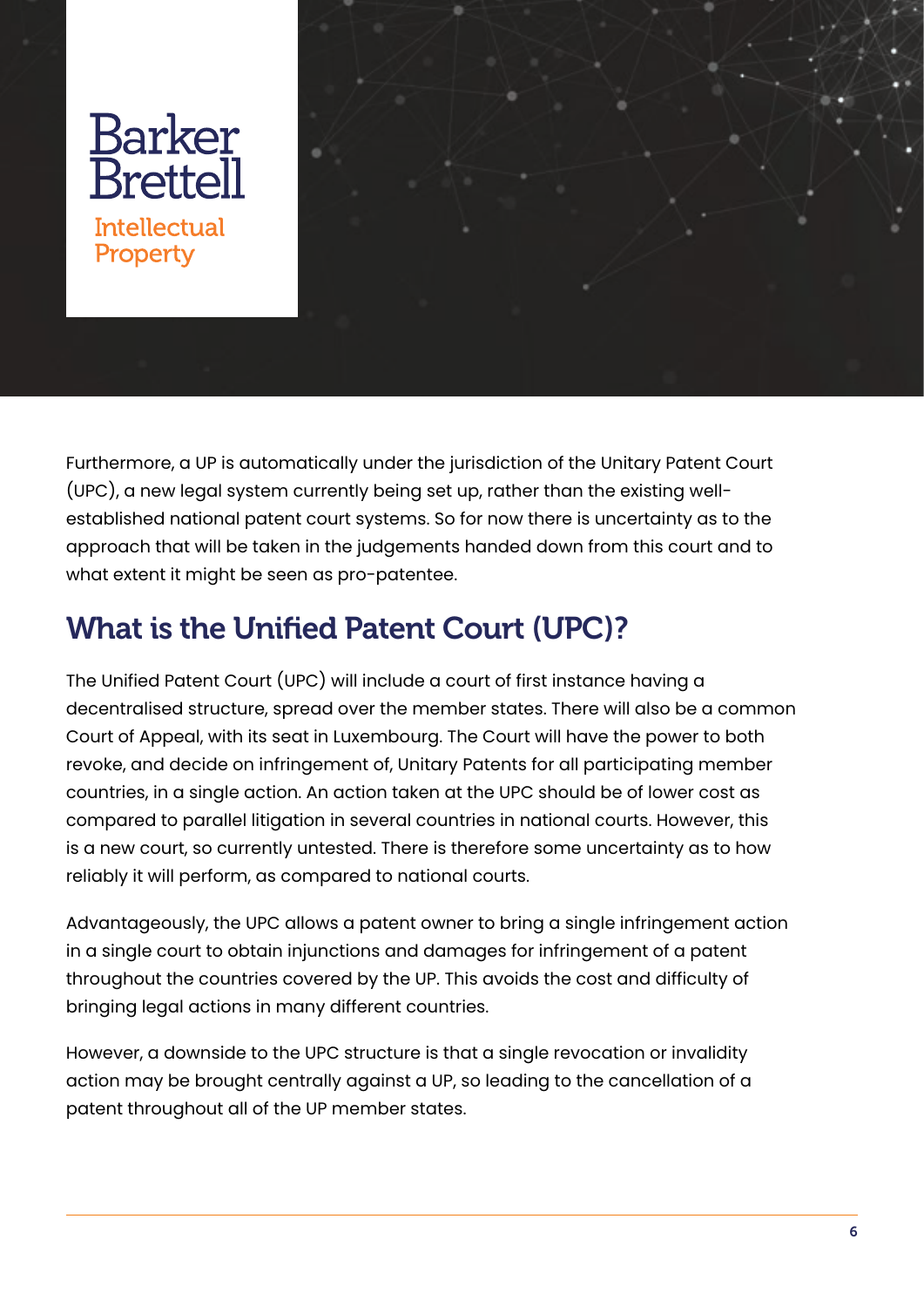

The UPC will also have jurisdiction over any patents obtained through traditional validation in any country that has ratified the UPC Agreement. This includes all of the UP countries.

## Should I opt-out of the UPC?

During a seven-year transitional period from the UP and UPC taking effect, applicants who follow the existing route of obtaining a European patent and converting this into a bundle of individual national patent rights can file an opt-out request, if they do not wish their granted European patent to fall within the jurisdiction of the UPC. However, it will be possible for patentees to opt back in to the UPC at a later date, should they wish to do so.

It is not possible to request a UP and opt-out of the UPC; opting out is only possible if the applicant validates the patent in the traditional way.

We expect that many patentees are likely to opt-out, at least for their most valuable patents, until the UPC has become established and tested. It would be possible to opt back in to bring infringement proceedings centrally.

There is the possibility that the transitional period could be extended by a further seven years. Once the transitional period has ended, it will no longer be possible to opt out of the UPC's jurisdiction and all European patent applications granted after that date will be subject to the UPC for countries that have ratified the UPC Agreement. For these countries direct national filings would be the only way to avoid the use of the UPC.